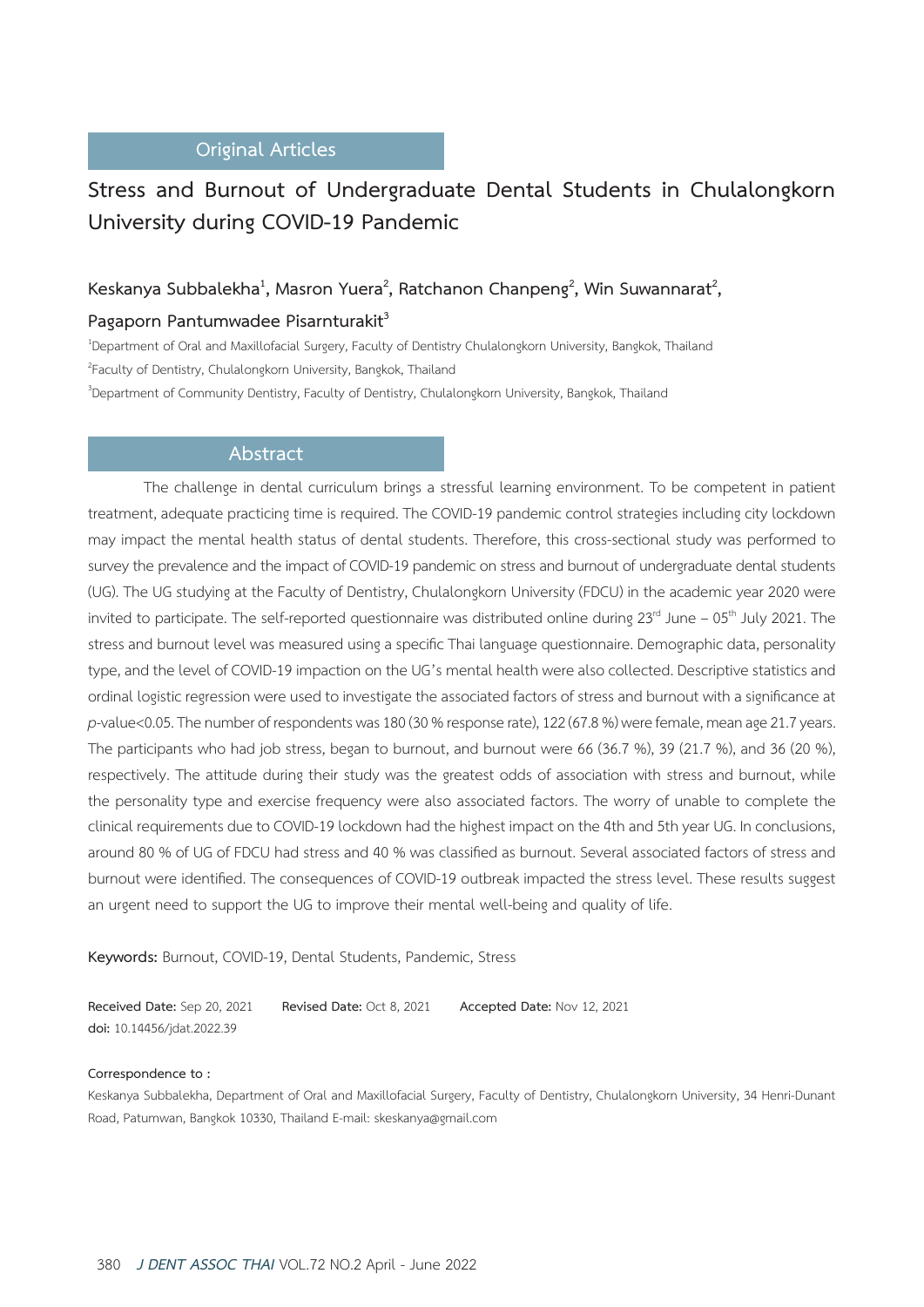## **Introduction**

Dental students usually undergo a highly stressful educational environment. As a consequence of the professional requirements, they are challenged to be skillful in both theoretical knowledge and clinical practice. The clinical clerkship, including patient communication and management, face-to-face clinical practice, patient anxiety, limited intraoral accessibility, time pressure, defective instruments, inadequate instruments, as well as the lack of operative skill are potential stressors.<sup>1,2</sup> As a result of prolonged and unmanageable stress, dental students may be at risk of developing a burnout syndrome.

Stress is a complex subjective phenomenon with multivariate processes that result from a broad system of variables involving inputs, outputs, and the mediating activities of appraisal and coping.<sup>3</sup> Burnout is a physical and mental exhaustion commonly related to uncontrollable prolonged excessive workload. $^1$ There are 3 critical dimensions of this response, including emotional exhaustion, cynicism (a distant attitude toward the job), and reduced professional efficacy.<sup>4</sup> Stress is positively related to emotional exhaustion and depersonalisation and negatively related to personal accomplishment.<sup>5</sup> A number of studies reported the high prevalence of burnout in dentists and dental students.<sup>1,2,6,7</sup> For example, 52, 42.3, and 17.8 % of undergraduate dental students (UG) had emotional exhaustion, high stress, and burnout.<sup>1</sup> Long-term burnout tends to lead to significant long-term effects on the career adaptation.<sup>8</sup> Moreover, other negative consequences of burnout included treatment error, poor quality of life, lack of academic or career achievement, alteration of their current major study, considering dropping out of school, depression, and suicidal ideation.<sup>9-12</sup>

COVID-19, an emerging severe acute respiratory disease, has been widely spread throughout the world and become a public health emergency of international concern since late 2019.<sup>13</sup> It is commonly transmitted from infected person to other persons via hands, saliva, nasal droplets, and surface contacts.14 The daily routine works of dental practitioners are in close contact with patients and unavoidable exposure to aerosol and droplets splashing out of patients' oral cavity.<sup>15,16</sup> Thus the risk of contracting the disease can be high among dental practitioners. Dental education in the COVID-19 outbreak area was also affected: all lectures, seminar, and meeting were transformed from face-to-face to be online, while laboratory and clinical practices were postponed. These situations caused some degree of mental illness in dental students.<sup>17-19</sup>

Several studies indicated the stress and burnout among UG. Previous study reported a high prevalence of stress in Thai  $UG^{20}$ ; however, the prevalence of burnout has never been studied in Thai UG. Moreover, the impact of COVID-19 pandemic on UG's stress should be clarified. The aims of this study were 1) to investigate the prevalence of stress and burnout in UG and 2) to study the impact of COVID-19 on their stress.

### **Materials and methods**

This cross-section observational study was approved by the Human Research Ethics Committee of the Faculty of Dentistry, Chulalongkorn University (HREC-DCU 2021-029) and registered at the Thai Clinical Trials Registry (TCTR20210430005). The STROBE guidelines and the Helsinki Declaration guidelines were followed.

# *Data collection*

All UG studying in the Faculty of Dentistry, Chulalongkorn University (FDCU) in the academic year 2020 were invited to participate. The self-administered questionnaires were distributed online during June, 23<sup>rd</sup> to July, 5<sup>th</sup> 2021. The incomplete answering questionnaires were excluded. *Stress and burnout survey* 

The questionnaire was divided into 2 main sections. The first section was the demographic data, including sex, age, religion, hometown, current academic year of study, monthly expense allowance, residential status, people whom they were staying with, frequency of exercise, laboratory practice hours, hours of sleep, time spent for traveling to the FDCU, attitude toward dental occupation, family support, and relationships with classmates.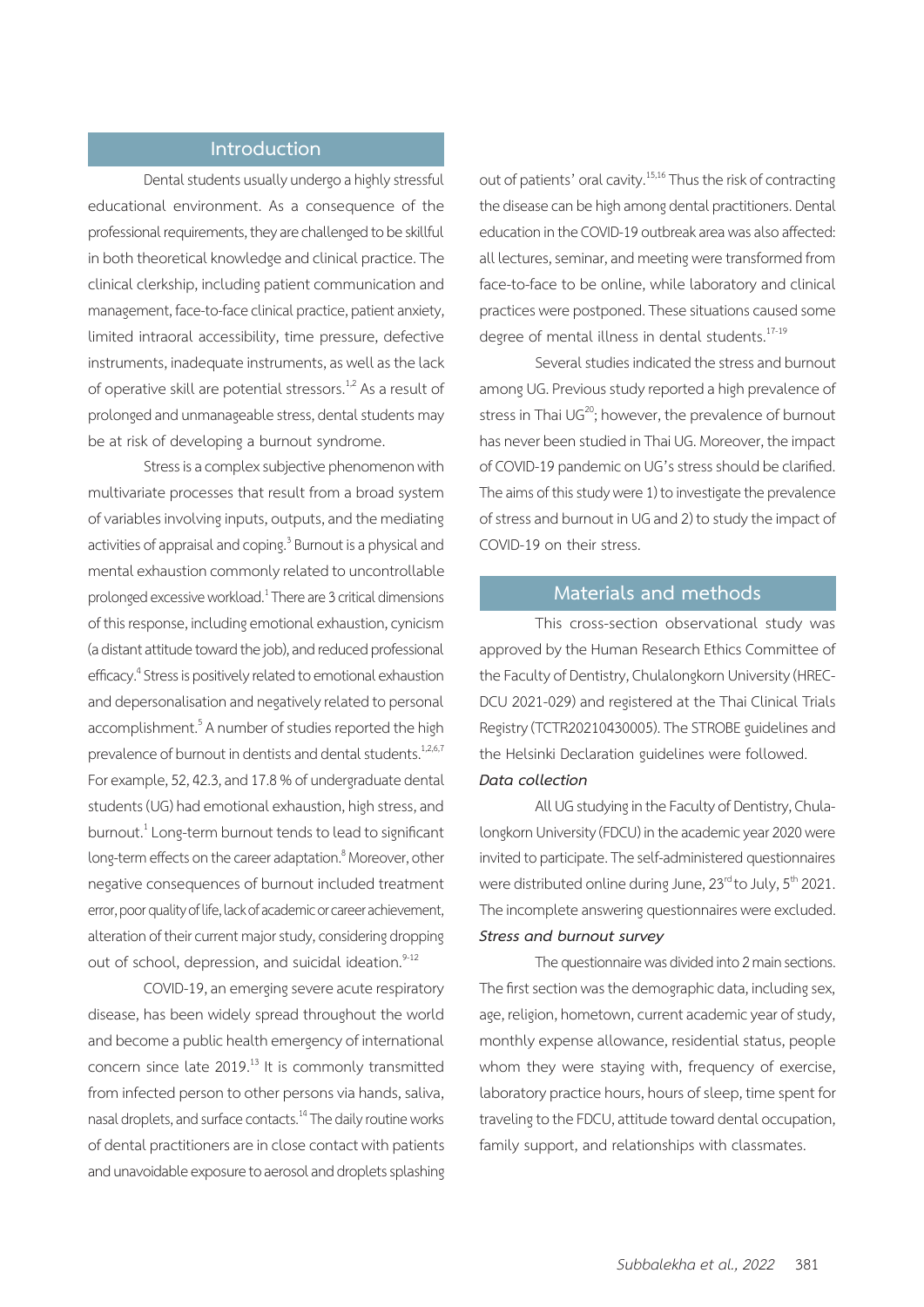The second section comprised the following 2 instruments:

1) The Maudsley personality inventory (MPI), developed by Eysenck $^{21}$  and translated into the Thai language by Professor Dr.Nuntika Thavichachart.<sup>22</sup> The extraversion (E) scale is a measure of social extroversion or sociability, while the neuroticism (N) scale measures the neurotic tendency. The MPI consists of 24 E-scale items and 24 N-scale items. Two points are given to the specified response scale, 1 point to the designated response scale of "Not sure", and 0 score for "No". Therefore, the possible range of scores on the E and N scales is between 0 and 48. The score 0-24 indicates "Introvert" in E scale and "Stable" in N scale, while scores 25-48 indicates "Extrovert" in E scale and "Neuroticism" in N scale. The reliability of Thai MPI was  $0.72^{22}$ 

2) The stress and burnout measurement modified from the Maslach Burnout Inventory (MBI) by Professor Dr.Nuntika Thavichachart. The reliability was 0.84.<sup>22</sup> The agreement of both instruments was tested in 15 UG and resulted in a Kappa value of 0.613 which revealed a substantial agreement according to Anthony *et al.*23 This questionnaire is composed of 20 items, scoring from 0-4 in each item. The level of stress and burnout is classified as: score  $0-25$  = Can cope with stress,  $26-40$  = Job stress,  $41-55$  = Begin to burnout,  $56-80$  = Burnout.

Since this study was performed in the 3<sup>rd</sup> outbreak of COVID-19 pandemic in Thailand, the lecture was held online and the laboratory/clinical practices were not available. These COVID-19 consequences might have some impacts on the UG's mental health, therefore 8 items about the COVID-19 situations were included. Participants were asked to rate 1-5 according to the level of impaction  $(1=$  the lowest impact and  $5=$  the highest impact). All participants were asked to rate 7 items except the item "worry of unable to complete the clinical requirements" that would be rated by the  $4<sup>th</sup>$ - and  $5<sup>th</sup>$ -year UG only. *Statistical analysis*

The data were analyzed using IBM SPSS Statistics version 25 (IBM, Armonk, NY, USA) and Microsoft Excel (Microsoft, Redmond, DC, USA). Descriptive statistics was used to analyse the data and ordered logistic regression analyses were executed to investigate the associated factors of stress and burnout. A value of *p*<0.05 was considered statistically significant.

# **Results**

## *Demographic data*

Total participants were 180 (29.7 % response rate), including 80 preclinical students ( $1<sup>st</sup>$  to  $3<sup>rd</sup>$ -year) and 100 clinical students ( $4<sup>th</sup>$  to  $6<sup>th</sup>$ -year). The average age was 21.70±SD 1.62 years (range 18-25 years). Of all participants, 67.8 % were female, 85.6 % had a GPA of 3.00-4.00, 7.8 % were Buddhism, 63.3 % were Bangkok natives, 68.9 % stayed in their own accommodation, and 45.6 % stayed with their parents, while 30 % were alone. Sixty percent of them were able to reach the FDCU within 30 minutes in the morning. Normally, the allowance per month was of 5,000 to 10,000 Thai Baht. (Table 1)

|  | Table 1 Characteristics of participants and stress levels |  |  |  |  |  |  |
|--|-----------------------------------------------------------|--|--|--|--|--|--|
|--|-----------------------------------------------------------|--|--|--|--|--|--|

| Characteristics |                 |                         | Number (% of the same class) |                     |                |           |                                             |
|-----------------|-----------------|-------------------------|------------------------------|---------------------|----------------|-----------|---------------------------------------------|
|                 |                 | Can cope<br>with stress | Job stress                   | Begin to<br>burnout | <b>Burnout</b> | Total=180 | Proportion<br>$(\%)$ of all<br>participants |
|                 |                 | Total=39                | Total=66                     | Total=39            | Total=36       |           |                                             |
| Academic year   | 1 <sup>st</sup> | 7(41.2)                 | 5(29.4)                      | 5(29.4)             | 0(0)           | 17 (100)  | 17/180(9.4)                                 |
|                 | 2 <sup>nd</sup> | 7(24.1)                 | 10(34.5)                     | 5(17.2)             | 7(24.1)        | 29 (100)  | 29/180 (16.1)                               |
|                 | 3 <sup>rd</sup> | 6(17.6)                 | 11(32.4)                     | 7(20.6)             | 10(29.4)       | 34 (100)  | 34/180 (18.9)                               |
|                 | 4 <sup>th</sup> | 5(13.5)                 | 13(35.1)                     | 9(24.3)             | 10(27.0)       | 37 (100)  | 37/180 (20.6)                               |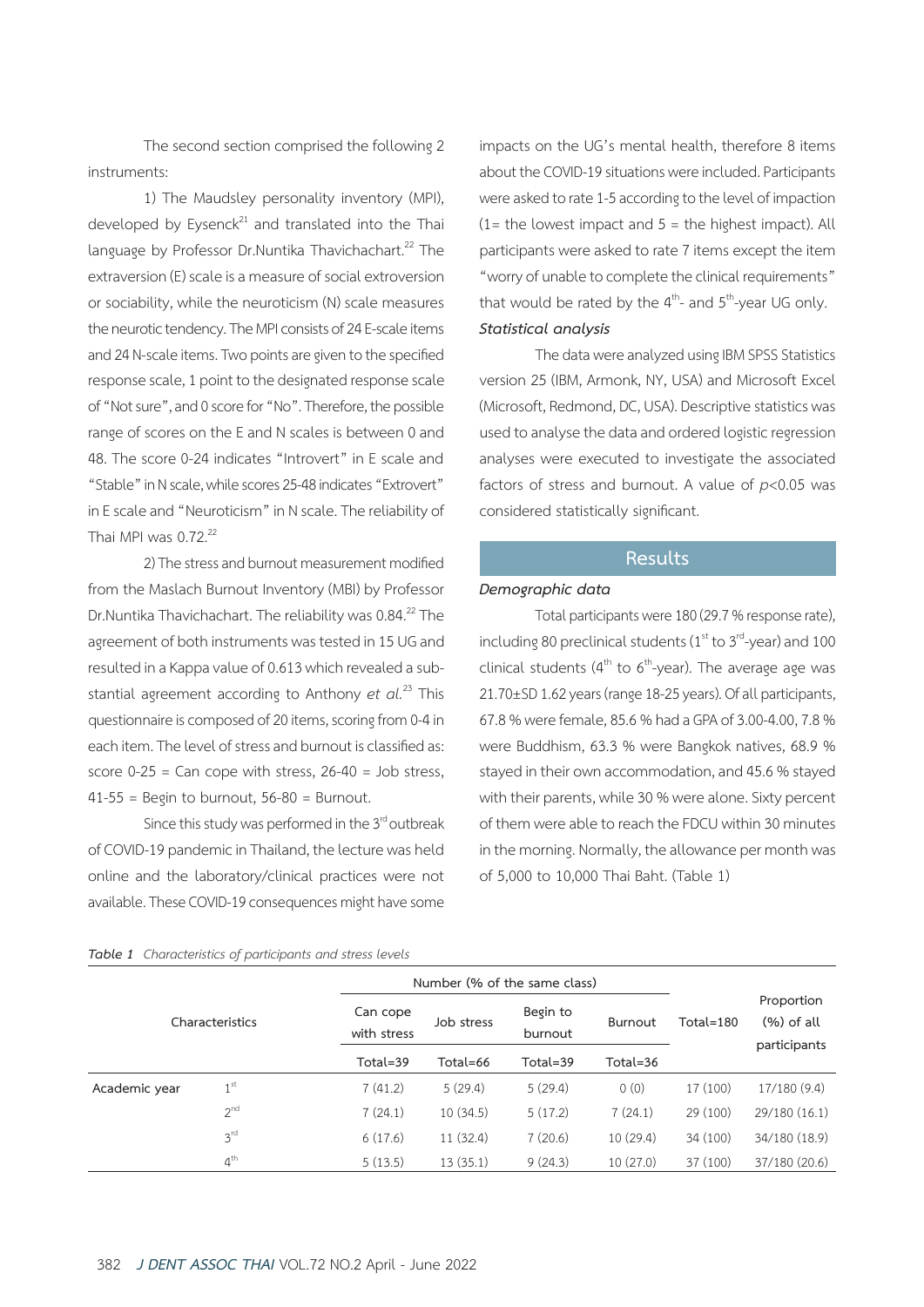|                    |                                                                                                                                             |                         | Number (% of the same class) |                     |           |           |                                            |
|--------------------|---------------------------------------------------------------------------------------------------------------------------------------------|-------------------------|------------------------------|---------------------|-----------|-----------|--------------------------------------------|
|                    | Characteristics                                                                                                                             | Can cope<br>with stress | Job stress                   | Begin to<br>burnout | Burnout   | Total=180 | Proportion<br>$(%)$ of all<br>participants |
|                    |                                                                                                                                             | Total=39                | Total=66                     | Total=39            | Total=36  |           |                                            |
| Academic year      | $5^{\text{th}}$                                                                                                                             | 8(18.2)                 | 18 (40.9)                    | 11 (25.0)           | 7(15.9)   | 44 (100)  | 44/180 (24.4)                              |
|                    | $6^{\text{th}}$                                                                                                                             | 6(31.6)                 | 9(47.4)                      | 2(10.5)             | 2(10.5)   | 19 (100)  | 19/180 (10.6)                              |
| Sex                | Male                                                                                                                                        | 16 (27.6)               | 21 (36.2)                    | 11 (19.0)           | 10(17.2)  | 58 (100)  | 58/180 (32.2)                              |
|                    | Female                                                                                                                                      | 23 (18.9)               | 45 (36.9)                    | 28 (23.0)           | 26 (21.3) | 122 (100) | 122/180 (67.8)                             |
| Religion           | Buddhism                                                                                                                                    | 35 (22.2)               | 58 (36.7)                    | 36 (22.8)           | 29 (18.4) | 158 (100) | 158/180 (87.8)                             |
|                    | Islam                                                                                                                                       | 1(33.3)                 | 2(66.7)                      | 0(0)                | 0(0)      | 3(100)    | 3/180(1.7)                                 |
|                    | Christian                                                                                                                                   | 0(0)                    | 3(60.0)                      | 0(0)                | 2(40.0)   | 5(100)    | 5/180(2.8)                                 |
|                    | Irreligion                                                                                                                                  | 3(21.4)                 | 3(21.4)                      | 3(21.4)             | 5(35.7)   | 14 (100)  | 14/180 (7.8)                               |
| Hometown           | Bangkok                                                                                                                                     | 27 (23.7)               | 33 (28.9)                    | 27 (23.7)           | 27 (23.7) | 114 (100) | 114/180 (63.3)                             |
|                    | Perimeters area <sup>ª</sup>                                                                                                                | 3(9.1)                  | 19 (57.6)                    | 6(18.2)             | 5(15.2)   | 33 (100)  | 33/180 (18.3)                              |
|                    | Other provinces                                                                                                                             | 9(27.3)                 | 14 (42.4)                    | 6(18.2)             | 4(12.1)   | 33 (100)  | 33/180 (18.3)                              |
| Accommodation      | My own/ parent's                                                                                                                            | 24 (19.4)               | 41 (33.1)                    | 31 (25.0)           | 28 (22.6) | 124 (100) | 124/180 (68.9)                             |
|                    | University dorm                                                                                                                             | 5(55.6)                 | 2(22.2)                      | 1(11.1)             | 1(11.1)   | 9(100)    | 9/180(5.5)                                 |
|                    | Rental apartment                                                                                                                            | 10(21.3)                | 23 (48.9)                    | 7(14.9)             | 7(14.9)   | 47 (100)  | 47/180 (25.6)                              |
| Staying with       | Parents                                                                                                                                     | 20 (24.4)               | 24 (29.3)                    | 21(25.6)            | 17 (20.7) | 82 (100)  | 82/180 (45.6)                              |
|                    | Alone                                                                                                                                       | 12 (22.2)               | 22 (40.7)                    | 10 (18.5)           | 10(18.5)  | 54 (100)  | 54/180 (30.0)                              |
|                    | Friends                                                                                                                                     | 5(31.3)                 | 8(50.0)                      | 2(12.5)             | 1(6.3)    | 16 (100)  | 16/180(8.9)                                |
|                    | Siblings                                                                                                                                    | 0(0)                    | 8(53.3)                      | 2(13.3)             | 5(33.3)   | 15 (100)  | 15/180 8.3)                                |
|                    | Relatives                                                                                                                                   | 2(15.4)                 | 4(30.8)                      | 4(30.8)             | 3(23.1)   | 13 (100)  | 13/180 (7.2)                               |
| Travelling time in | < 15                                                                                                                                        | 9(24.3)                 | 17 (45.9)                    | 3(8.1)              | 8(21.6)   | 37 (100)  | 37/180 (20.6)                              |
| the morning        | 15 to 30                                                                                                                                    | 17 (23.9)               | 20 (28.2)                    | 18 (25.4)           | 16 (22.5) | 71 (100)  | 71/180 (39.4)                              |
| (minutes)          | 31 to 60                                                                                                                                    | 10(20.4)                | 18 (36.7)                    | 14 (28.6)           | 7(14.3)   | 49 (100)  | 49/180 (27.2)                              |
|                    | >60                                                                                                                                         | 3(13.0)                 | 11 (47.8)                    | 4(17.4)             | 5(21.7)   | 23 (100)  | 23/180 (12.8)                              |
| Allowance per      | < 5,000                                                                                                                                     | 9(21.4)                 | 14 (33.3)                    | 8(19.0)             | 11 (26.2) | 42 (100)  | 42/180 (23.3)                              |
| month (THB)        | 5,000-10,000                                                                                                                                | 16 (20.3)               | 28 (35.4)                    | 24 (30.4)           | 11 (13.9) | 79 (100)  | 79/180 (43.9)                              |
|                    | 10,001-20,000                                                                                                                               | 14 (26.9)               | 21 (40.4)                    | 5(9.6)              | 12 (23.1) | 52 (100)  | 52/180 (28.9)                              |
|                    | > 20,000                                                                                                                                    | 0(0)                    | 3(42.9)                      | 2(28.6)             | 2(28.6)   | 7(100)    | 7/180 (3.9)                                |
| GPA                | Unwilling to answer                                                                                                                         | 2(50.0)                 | 0(0)                         | 0(0)                | 2(50.0)   | 4(100)    | 4/180(2.2)                                 |
|                    | 2.00-2.99                                                                                                                                   | 2(9.1)                  | 9(40.9)                      | 3(13.6)             | 8(36.4)   | 22 (100)  | 22/180 (12.2)                              |
|                    | 3.00-4.00                                                                                                                                   | 35 (22.7)               | 57 (37.0)                    | 36 (23.4)           | 26 (16.9) | 154 (100) | 154/180 (85.6)                             |
| Exercise frequency | <once month<="" td=""><td>12 (16.2)</td><td>26(35.1)</td><td>14 (18.9)</td><td>22 (29.7)</td><td>74 (100)</td><td>74/180 (41.1)</td></once> | 12 (16.2)               | 26(35.1)                     | 14 (18.9)           | 22 (29.7) | 74 (100)  | 74/180 (41.1)                              |
|                    | Once/month                                                                                                                                  | 7(15.6)                 | 20 (44.4)                    | 12 (26.7)           | 6(13.3)   | 45 (100)  | 45/180 (25.0)                              |
|                    | Once/week                                                                                                                                   | 14 (34.1)               | 15 (36.6)                    | 9(22.0)             | 3(7.3)    | 41 (100)  | 41/180 (22.8)                              |
|                    | At least three                                                                                                                              | 6(30.0)                 | 5(25.0)                      | 4(20.0)             | 5(25.0)   | 20 (100)  | 20/180 (11.1)                              |
|                    | times/week                                                                                                                                  |                         |                              |                     |           |           |                                            |
| Laboratory work    | None                                                                                                                                        | 13 (29.5)               | 14 (31.8)                    | 9(20.5)             | 8(18.2)   | 44 (100)  | 44/180 (24.4)                              |
| (hours per day)    | <1                                                                                                                                          | 3(17.6)                 | 6(35.3)                      | 2(11.8)             | 6(35.3)   | 17 (100)  | 17/180 (8.9)                               |

#### *Table 1 Characteristics of participants and stress levels (cont.)*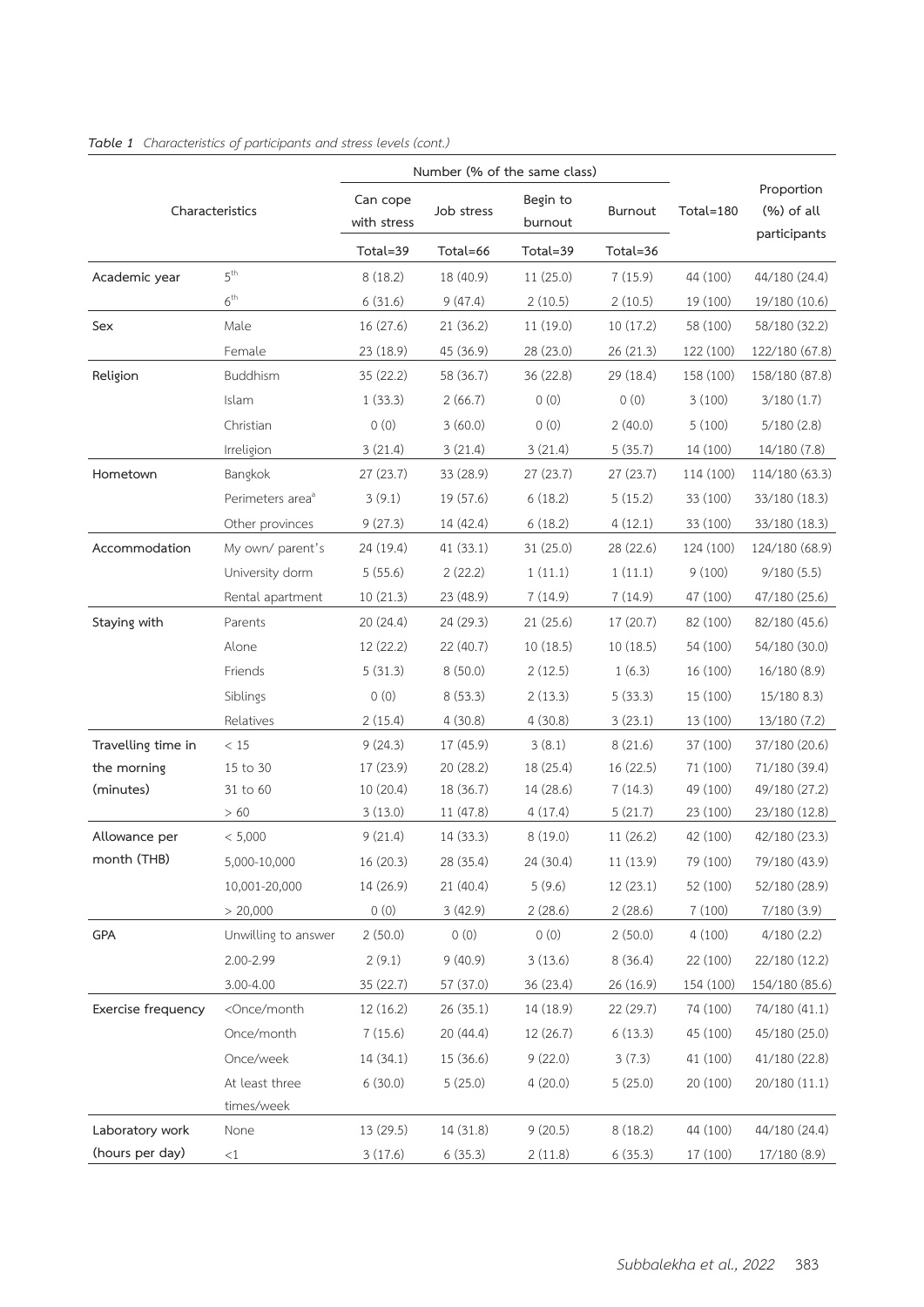| Number (% of the same class) |                               |                         |            |                     |                |           |                             |  |
|------------------------------|-------------------------------|-------------------------|------------|---------------------|----------------|-----------|-----------------------------|--|
|                              | Characteristics               | Can cope<br>with stress | Job stress | Begin to<br>burnout | <b>Burnout</b> | Total=180 | Proportion<br>$(\%)$ of all |  |
|                              |                               | Total=39                | Total=66   | Total=39            | Total=36       |           | participants                |  |
| Laboratory work              | 1                             | 1(12.5)                 | 4(50.0)    | 2(25.0)             | 1(12.5)        | 8 (100)   | 8/180(5.0)                  |  |
| (hours per day)              | 2                             | 8(25.0)                 | 16(50.0)   | 4(12.5)             | 4(12.5)        | 32 (100)  | 32/180 (17.8)               |  |
|                              | 3                             | 12 (20.0)               | 16 (26.7)  | 20 (33.3)           | 12 (20.0)      | 60 (100)  | 60/180 (33.3)               |  |
|                              | >3                            | 2(10.5)                 | 10(52.6)   | 2(10.5)             | 5(26.3)        | 19 (100)  | 19/180 (10.6)               |  |
| Sleeping hours               | $<$ 4                         | 1(50.0)                 | 0(0)       | 0(0)                | 1(50.0)        | 2(100)    | 2/180(1.1)                  |  |
| (per night)                  | $4 - 6$                       | 10 (16.9)               | 22 (37.3)  | 14 (23.7)           | 13 (22.0)      | 59 (100)  | 59/180 (32.8)               |  |
|                              | $6 - 8$                       | 25 (22.3)               | 42 (37.5)  | 24 (21.4)           | 21 (18.8)      | 112 (100) | 112/180 (62.2)              |  |
|                              | $>\!8$                        | 3(42.9)                 | 2(28.6)    | 1(14.3)             | 1(14.3)        | 7(100)    | 7/180(3.9)                  |  |
| The decision of              | Myself                        | 39 (25.0)               | 53 (34.0)  | 32 (20.5)           | 32 (20.5)      | 156 (100) | 156/180 (86.7)              |  |
| studying was led             | Parents                       | 0(0)                    | 10(52.6)   | 5(26.3)             | 4(21.1)        | 19 (100)  | 19/180 (10.6)               |  |
| by                           | Friends                       | 0(0)                    | 3(60.0)    | 2(40.0)             | 0(0)           | 5(100)    | 5/180(2.8)                  |  |
| Current attitude             | Still want to be a<br>dentist | 38 (34.9)               | 41 (37.6)  | 18 (16.5)           | 12 (11.0)      | 109 (100) | 109/180 (60.6)              |  |
|                              | Unsure                        | 1(1.9)                  | 22(41.5)   | 19 (35.8)           | 11 (20.8)      | 53 (100)  | 53/180 (29.4)               |  |
|                              | Prefer not to be a<br>dentist | 0(0)                    | 3(16.7)    | 2(11.1)             | 13 (72.2)      | 18 (100)  | 18/180 (10.0)               |  |
| Psychological                | Well supported                | 35 (22.6)               | 57 (36.8)  | 34 (21.9)           | 29 (18.7)      | 155 (100) | 155/180 (86.1)              |  |
| support from the<br>family   | Moderately<br>supported       | 4(16.0)                 | 9(36.0)    | 5(20.0)             | 7(28.0)        | 25 (100)  | 25/180 (13.9)               |  |
|                              | Poorly/no<br>supported        | 0(0)                    | 0(0)       | 0(0)                | 0(0)           | 0(0)      | 0/180(0)                    |  |
| Relationship with            | Excellent                     | 15 (29.4)               | 12 (23.5)  | 11 (21.6)           | 13(25.5)       | 51 (100)  | 51/180 (27.8)               |  |
| the classmates               | Good                          | 19 (19.0)               | 43 (43.0)  | 23 (23.0)           | 15(15.0)       | 100 (100) | 100/180 (56.1)              |  |
|                              | Fair                          | 5(18.5)                 | 10 (37.0)  | 4(14.8)             | 8(29.6)        | 27 (100)  | 27/180 (15.0)               |  |
|                              | Bad                           | 0(0)                    | 1(50.0)    | 1(50.0)             | 0(0)           | 2(100)    | 2/180(1.1)                  |  |
|                              | Worst                         | 0(0)                    | 0(0)       | 0(0)                | 0(0)           | 0(0)      | 0/180(0)                    |  |
| Personality type             | Extrovert                     | 25 (25.8)               | 39 (40.2)  | 18 (18.6)           | 15(15.5)       | 97 (100)  | 97/180 (53.9)               |  |
|                              | Introvert                     | 14 (16.9)               | 27 (32.5)  | 21 (25.3)           | 21 (25.3)      | 83 (100)  | 83/180 (46.1)               |  |
|                              | Neuroticism                   | 13 (11.0)               | 42 (35.6)  | 32 (27.1)           | 31 (26.3)      | 118 (100) | 118/180 (65.6)              |  |
|                              | Stable                        | 26 (41.9)               | 24 (38.7)  | 7(11.3)             | 5(8.1)         | 62 (100)  | 62/180 (34.4)               |  |

#### *Table 1 Characteristics of participants and stress levels (cont.)*

*a Perimeter area of Bangkok: Nakhon Pathom, Pathum Thani, Nonthaburi, Samut Prakarn, and Samut Sakhon*

#### *Lifestyle activities*

Only 11.1 % of UG exercised at least 3 times per week. One third of them spent around 3 hours and 10.6 % spent more than 3 hours per days beyond studying hours for laboratory work. For 24.4 % who did not spend time on laboratory practice were mainly the 1<sup>st</sup>-year UG. However, 66 % got enough sleep hours (at least 6 hours per night). (Table 1)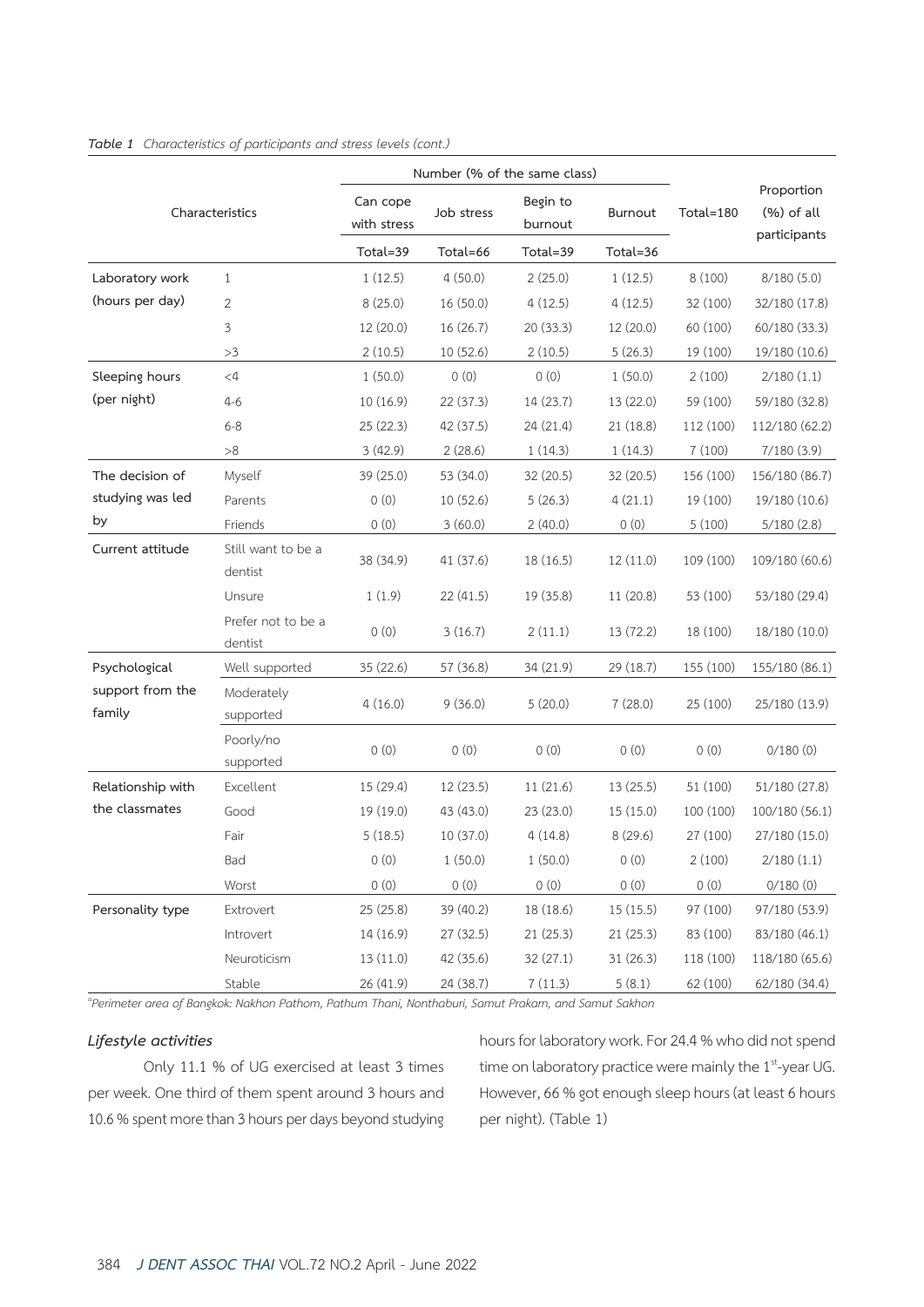# *Attitude of studying dentistry, psychological support, and personality type*

Around 87 % made their own decision to study dentistry, while 10.6 % and 2.8 % were led by their parents and friends, respectively. Surprisingly, 29.4 % felt unsure to be a dentist and 10 % preferred not to be a dentist in the future career. While 86.1 % got well psychological support from their family, no one got poorly or no support. For the relationship with classmates, 83.9 % had good and excellent relationship, while 1.1 % and 0 % reported of bad and worst relationship. The percentage of extrovert UG was a little bit higher than the introvert UG (53.9 % and 46.1 %, respectively). The neuroticism type was about 2 folds of the stable type (65.6 % and 34.4 %, respectively). (Table 1)

### *Stress level and associated factors*

Among 180 participants, 39 (21.7 %) could cope with stress, 66 (36.7 %) had job stress, 39 (21.7 %) were at the beginning of burnout, and 36 (20 %) were already burnout (Table 1). The univariate logistic regression analysis revealed that the factors associated with the level of stress and burnout in UG (*p*-value<0.05) included 1) the  $3<sup>rd</sup>$ - and 4<sup>th</sup>-year UG had 3.6 and 3.8 times, respectively, more likely to be stress than the  $1<sup>st</sup>$ -year UG; 2) the UG who stayed in their own or parents' accommodation had 4.8 times more likely to be stress than those who stayed in the university's dorm; 3) the UG who stayed with siblings

|  |  |  | Table 2 Ordered Logistic Regression Analysis |  |
|--|--|--|----------------------------------------------|--|
|--|--|--|----------------------------------------------|--|

had 4.1 times more likely to be stress than those who stayed with friends; 4) the UG who exercised less than once per month had 2.8 times more likely to be stress than those who exercised once per week; 5) the UG who felt unsure to be a dentist and who did not want to be a dentist in the future career possessed 4.1 and 26.6 times, respectively, more likely to be stress than those who insisted to be a dentist; and 6) the introvert UG had 1.9 times more likely to be stress than the extrovert UG, while the neuroticism trait had 5.6 times more likely to be stress than the stable personality trait (Table 2). The multivariate regression analysis revealed that the greatest odds ratio was the attitude to be a dentist in the future career. The UG who preferred not to be a dentist and who felt unsure to be a dentist had 15.6 times (95 % CI 4.2-57.7) and 4.5 times (95 % CI 2.2-8.9), respectively, more likely to be stress and burnout (*p*-value<0.001). The UG who exercised less than once per month had 2.6 times (95 % CI 1.2-5.8, *p*-value = 0.021) more likely to be stress and burnout than those who exercise once per month. While the neuroticism trait had 4.1 times (95 % CI 2.0-8.2, *p*-value<0.001) more than the stable trait, the introvert had a borderline of 1.9 times (95 % CI 1.0-3.5, *p*-value=0.052) more likely to be stress and burnout than the extrovert. The academic year, accommodation, and people who they stayed with were not associated with stress and burnout (*p*-value>0.05). (Table 2)

| Factors       |                 |           | Univariate model |           |           | Multivariate model |           |  |  |
|---------------|-----------------|-----------|------------------|-----------|-----------|--------------------|-----------|--|--|
|               |                 | <b>OR</b> | 95 % CI          | $P$ value | <b>OR</b> | 95 % CI            | $P$ value |  |  |
| Academic year | 2 <sup>nd</sup> | 2.5       | $0.8 - 7.5$      | 0.115     | 1.0       | $0.3 - 3.6$        | 0.976     |  |  |
|               | 3 <sup>rd</sup> | 3.6       | $1.2 - 10.6$     | $0.021*$  | 1.6       | $0.4 - 6.2$        | 0.490     |  |  |
|               | 4 <sup>th</sup> | 3.8       | $1.3 - 10.9$     | $0.014*$  | 1.1       | $0.3 - 4.1$        | 0.911     |  |  |
|               | 5 <sup>th</sup> | 2.4       | $0.9 - 6.8$      | 0.089     | 0.7       | $0.2 - 2.9$        | 0.656     |  |  |
|               | 6 <sup>th</sup> | 1.2       | $0.4 - 3.9$      | 0.771     | 0.5       | $0.1 - 2.5$        | 0.416     |  |  |
|               | 1 <sup>st</sup> | Ref       |                  |           | Ref       |                    |           |  |  |
| Sex           | Female          | 1.5       | $0.8 - 2.6$      | 0.191     |           |                    |           |  |  |
|               | Male            | Ref       |                  |           |           |                    |           |  |  |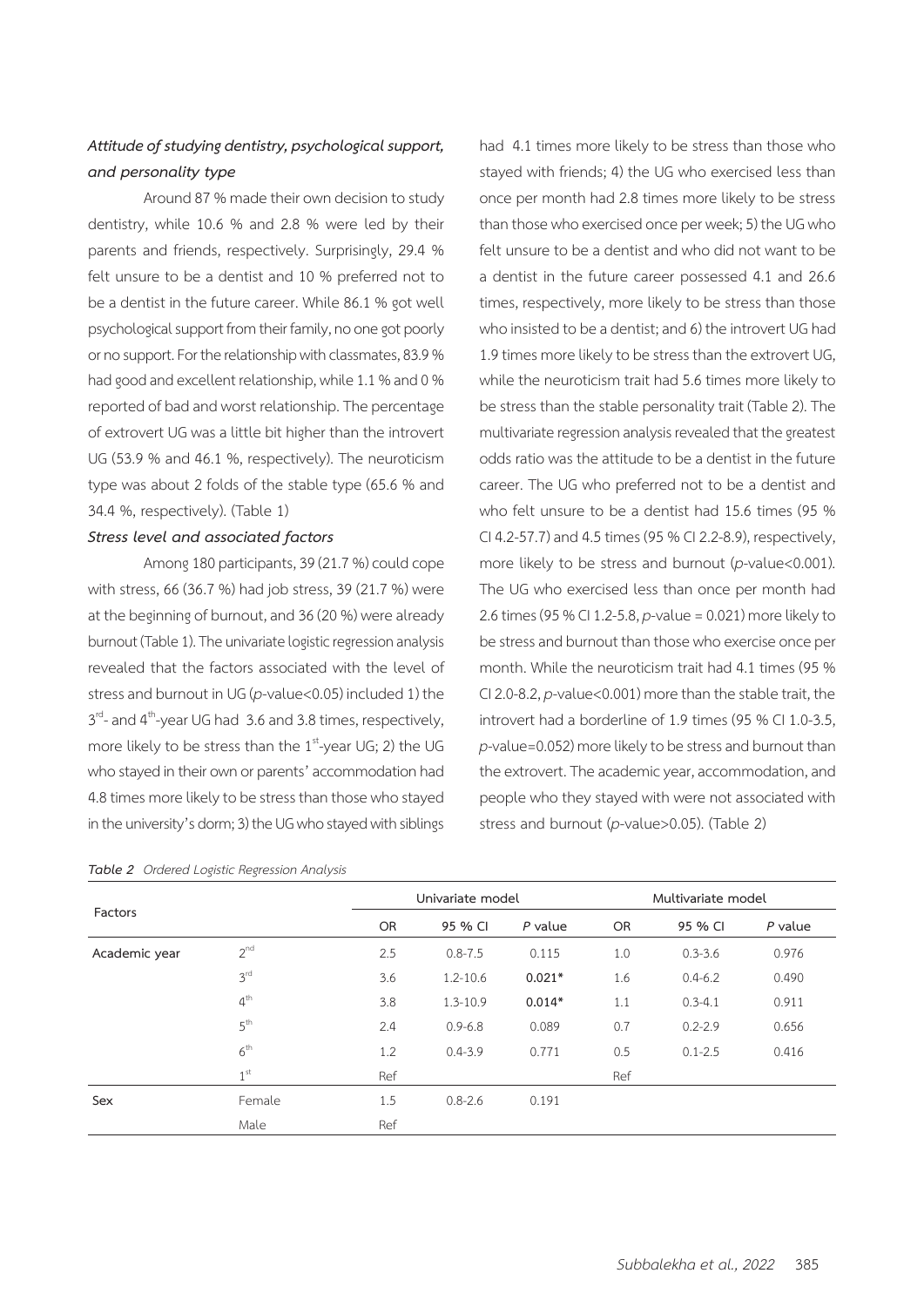|                    |                                                                                                                                                                             |         | Univariate model |           | Multivariate model |              |           |
|--------------------|-----------------------------------------------------------------------------------------------------------------------------------------------------------------------------|---------|------------------|-----------|--------------------|--------------|-----------|
| Factors            |                                                                                                                                                                             | OR      | 95 % CI          | $P$ value | OR                 | 95 % CI      | $P$ value |
| Religion           | Buddhism                                                                                                                                                                    | 3.0     | $0.4 - 20.7$     | 0.271     |                    |              |           |
|                    | Christian                                                                                                                                                                   | $6.0$   | $0.5 - 72.8$     | 0.163     |                    |              |           |
|                    | Irreligion                                                                                                                                                                  | 5.5     | $0.6 - 48.4$     | 0.122     |                    |              |           |
|                    | Islam                                                                                                                                                                       | Ref     |                  |           |                    |              |           |
| Hometown           | Bangkok                                                                                                                                                                     | 1.7     | $0.9 - 3.5$      | 0.126     |                    |              |           |
|                    | Perimeters area <sup>ª</sup>                                                                                                                                                | 1.5     | $07 - 3.6$       | 0.312     |                    |              |           |
|                    | Other provinces                                                                                                                                                             | Ref     |                  |           |                    |              |           |
| Accommodation      | My own/parent's                                                                                                                                                             | 4.8     | 1.2-18.6         | $0.024*$  | 5.2                | $0.5 - 54.9$ | 0.168     |
|                    | Rental apartment                                                                                                                                                            | 3.0     | $0.7 - 12.1$     | 0.130     | 1.8                | $0.2 - 15.4$ | 0.579     |
|                    | University dorm                                                                                                                                                             | Ref     |                  |           | Ref                |              |           |
| Staying with       | Parents                                                                                                                                                                     | 2.3     | $0.9 - 5.9$      | 0.093     | 0.5                | $0.1 - 3.0$  | 0.458     |
|                    | Alone                                                                                                                                                                       | 1.97    | $0.7 - 5.2$      | 0.198     | 0.6                | $0.1 - 2.9$  | 0.477     |
|                    | Siblings                                                                                                                                                                    | 4.1     | $1.2 - 14.5$     | $0.026*$  | 1.2                | $0.2 - 8.5$  | 0.825     |
|                    | Relatives                                                                                                                                                                   | 3.2     | $0.9 - 11.7$     | 0.082     | 0.8                | $0.1 - 5.6$  | 0.802     |
|                    | Friends                                                                                                                                                                     | Ref     |                  |           | Ref                |              |           |
| Travelling time    | 15 to 30                                                                                                                                                                    | 1.5     | $0.7 - 3.0$      | 0.311     |                    |              |           |
| in the morning     | 31 to 60                                                                                                                                                                    | 1.3     | $0.6 - 2.7$      | 0.551     |                    |              |           |
| (minutes)          | >60                                                                                                                                                                         | 1.5     | $0.6 - 3.8$      | 0.405     |                    |              |           |
|                    | $<15\,$                                                                                                                                                                     | Ref     |                  |           |                    |              |           |
| Allowance per      | < 5,000                                                                                                                                                                     | 1.5     | $0.7 - 3.2$      | 0.288     |                    |              |           |
| month (THB)        | 5,000 to 10,000                                                                                                                                                             | 1.3     | $0.7 - 2.4$      | 0.460     |                    |              |           |
|                    | > 20,000                                                                                                                                                                    | 2.7     | $0.7 - 10.5$     | 0.159     |                    |              |           |
|                    | 10,001 to 20,000                                                                                                                                                            | Ref     |                  |           |                    |              |           |
| GPA                | Unwilling to answer                                                                                                                                                         | 1.2     | $0.1 - 13.2$     | 0.911     |                    |              |           |
|                    | 2.00-2.99                                                                                                                                                                   | 2.1     | $0.9 - 4.7$      | 0.083     |                    |              |           |
|                    | 3.00-4.00                                                                                                                                                                   | Ref     |                  |           |                    |              |           |
| Exercise frequency | <once month<="" td=""><td>2.8</td><td><math>1.4 - 5.7</math></td><td><math>0.004*</math></td><td>2.6</td><td><math>1.2 - 5.8</math></td><td><math>0.021*</math></td></once> | 2.8     | $1.4 - 5.7$      | $0.004*$  | 2.6                | $1.2 - 5.8$  | $0.021*$  |
|                    | Once/month                                                                                                                                                                  | 1.9     | $0.9 - 4.1$      | 0.094     | 1.8                | $0.8 - 4.4$  | 0.163     |
|                    | At least three                                                                                                                                                              | 1.9     | $0.7 - 5.1$      | 0.229     | 2.2                | $0.6 - 7.8$  | 0.223     |
|                    | times/week                                                                                                                                                                  |         |                  |           |                    |              |           |
|                    | Once/week                                                                                                                                                                   | Ref     |                  | Ref       |                    |              |           |
| Laboratory work    | $\,<\,1$                                                                                                                                                                    | 2.0     | $0.7 - 5.7$      | 0.211     |                    |              |           |
| (hours per day)    | $1\,$                                                                                                                                                                       | 1.3     | $0.4 - 4.7$      | 0.717     |                    |              |           |
|                    | $\sqrt{2}$                                                                                                                                                                  | $0.8\,$ | $0.4 - 1.8$      | 0.599     |                    |              |           |
|                    | $\mathfrak{Z}$                                                                                                                                                              | 1.7     | $0.8 - 3.4$      | 0.170     |                    |              |           |
|                    | >3                                                                                                                                                                          | 1.6     | $0.6 - 4.1$      | 0.369     |                    |              |           |
|                    | None                                                                                                                                                                        | Ref     |                  |           |                    |              |           |

### *Table 2 Ordered Logistic Regression Analysis (cont.)*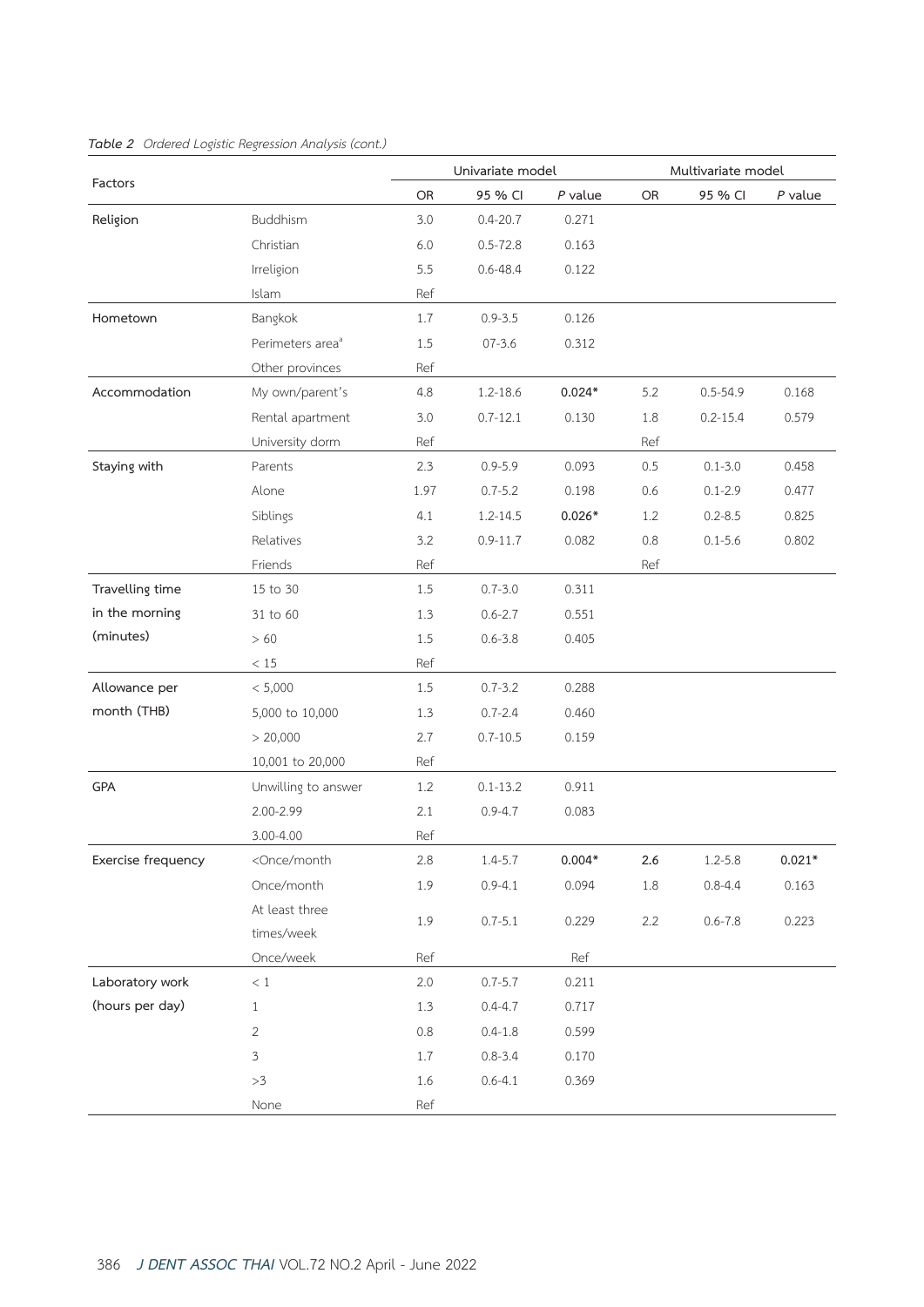| Factors                       |                               |      | Univariate model |            | Multivariate model |              |            |
|-------------------------------|-------------------------------|------|------------------|------------|--------------------|--------------|------------|
|                               |                               | OR   | 95 % CI          | $P$ value  | OR                 | 95 % CI      | $P$ value  |
| Sleeping hours                | <4                            | 2.4  | $0.1 - 97.2$     | 0.646      |                    |              |            |
| (per night)                   | $4 - 6$                       | 2.8  | $0.6 - 12.3$     | 0.186      |                    |              |            |
|                               | $6 - 8$                       | 2.1  | $0.5 - 9.2$      | 0.308      |                    |              |            |
|                               | >8                            | Ref  |                  |            |                    |              |            |
| The decision of               | My parents                    | 1.7  | $0.8 - 3.8$      | 0.199      |                    |              |            |
| studying was led by           | My friends                    | 1.2  | $0.3 - 4.7$      | 0.830      |                    |              |            |
|                               | Myself                        | Ref  |                  |            |                    |              |            |
| Current attitude              | Unsure                        | 4.1  | $2.2 - 7.5$      | $< 0.001*$ | 4.5                | $2.2 - 8.9$  | $< 0.001*$ |
|                               | Prefer not to be<br>a dentist | 26.6 | 8.4-83.3         | $< 0.001*$ | 15.6               | $4.2 - 57.7$ | $< 0.001*$ |
|                               | Still want to be<br>a dentist | Ref  |                  |            | Ref                |              |            |
| Psychological<br>support from | Moderately<br>supported       | 1.5  | $0.7 - 3.2$      | 0.312      |                    |              |            |
| the family                    | Well supported                | Ref  |                  |            |                    |              |            |
| Relationship with the         | Good                          | 0.9  | $0.5 - 1.7$      | 0.718      |                    |              |            |
| classmates                    | Fair                          | 1.3  | $0.5 - 3.0$      | 0.617      |                    |              |            |
|                               | Bad                           | 1.2  | $0.1 - 11.1$     | 0.867      |                    |              |            |
|                               | Excellent                     | Ref  |                  |            |                    |              |            |
| Personality type              | Introvert                     | 1.9  | $1.1 - 3.2$      | $0.022*$   | 1.9                | $1.0 - 3.5$  | 0.052      |
|                               | Extrovert                     | Ref  |                  |            | Ref                |              |            |
|                               | Neuroticism                   | 5.6  | $3.0 - 10.5$     | $< 0.001*$ | 4.1                | $2.0 - 8.2$  | $< 0.001*$ |
|                               | Stable                        | Ref  |                  |            | Ref                |              |            |

#### *Table 2 Ordered Logistic Regression Analysis (cont.)*

*a Perimeter area of Bangkok: Nakhon Pathom, Pathum Thani, Nonthaburi, Samut Prakarn, and Samut Sakhon \*significance at p-value <0.05*

#### *Impact of COVID-19 pandemic on stress*

The need to change their routine activities due to COVID-19 pandemic made the UG felt tensed at the highest level of impact (mean 3.67±SD 1.29), followed by worrying of insufficient clinical skill (mean 3.16±SD1.29) and social distancing (mean 3.06±SD 1.1). They reported the levels of impact from unable to have clinical/laboratory practice and online learning of mean 2.81±SD 1.22 and

mean 2.71±SD 1.2, respectively. Moreover, unable to exercise in the gym and unable to go to the movie theatre also impacted at the level mean 2.21±SD 1.09 and mean 2.31± SD 1.18, respectively. However, the 4<sup>th</sup>- and 5<sup>th</sup>-year UG rated a high level of impact on the item "worry of unable to complete the clinical requirements" (mean 4.02±SD 1.1). (Fig. 1)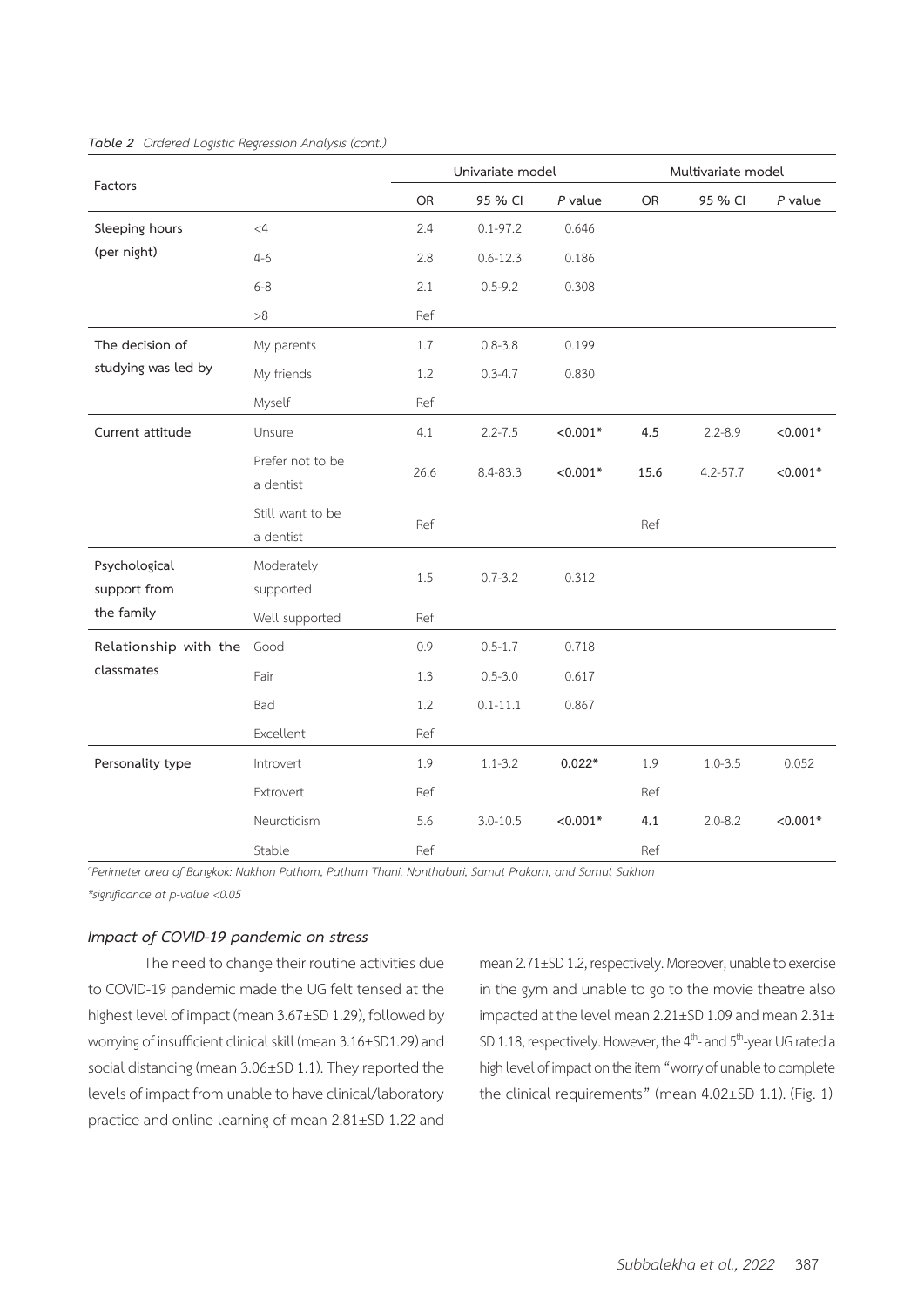

*Figure 1 Percentage of UG who rated each level of impact of COVID-19 lockdown situations on the stress. Level 1 = the lowest impact, level 5 = the highest impact*

- *Q1: Unable to have clinical/laboratory practice*
- *Q2: Social distancing*
- *Q3: Online learning*
- *Q4: Unable to exercise in the gym*
- *Q5: Unable to go to the movie theatre*
- *Q6: Worry of insufficient clinical skill*
- *Q7: Worry of unable to complete the clinical requirements (only 4th and 5th year students were asked)*
- *Q8: Routine activities were changed*

#### **Discussion**

This study surveyed the prevalence of stress and burnout in UG of FDCU. The results showed 78.4 % of participants had stress including burnout. The associated factors included the attitude to be a dentist, the frequency of exercise, and the personality type. Some consequences of COVID-19 pandemic lockdown impacted their stress at a high level.

The prevalence of stress and burnout in UG found in this study concurs with a study in a private university in Mexico which reported 52 % emotional exhaustion, 42.3 % high stress, and 17.8 % burnout. $^1$  Sixty-three percent of UG in a university in The UK also self-reported high stress.<sup>24</sup> However, some lower prevalence was also reported. A survey in 7 European dental schools showed that 22 % of the  $1^{st}$ -year UG had an emotional exhaustion, $^{25}$  while 10 %, 17 %, and 28 % of the  $4^{th}$ - and  $5^{th}$ -year UG from 3 universities in Germany and Switzerland suffered from severe emotional exhaustion, a lack of personal accomplishment, and severe depersonalization, respectively.<sup>2</sup> A survey in the  $4<sup>th</sup> - 6<sup>th</sup> - y$ ear UG in Khon Kaen University revealed 31.2 %, 46 %, and 12.7 % of the participants had moderate, high, and severe stress, respectively.<sup>20</sup>

Although female had 1.5 times more likely to be stress and burnout than male, no significant difference was found in this study. Some studies showed that stress was a gender-specific, with females reporting higher levels of total perceived stress and specific stressors.<sup>26-28</sup> In contrast, a systematic review reported a higher stress in male.<sup>6</sup> However, no gender preference of the stress and burnout was found in the Thai Oral and Maxillofacial Surgery residents<sup>29</sup> which might suggest the cultural involvement on this aspect.

The high stress in the 3<sup>rd</sup>-year UG might be due to the tight studying schedule with overloaded subjects, while the 4<sup>th</sup>-year UG were in the transition period of pre-clinical to clinical curriculum. A study in a Canadian dental school reported the clinical workload as a stressor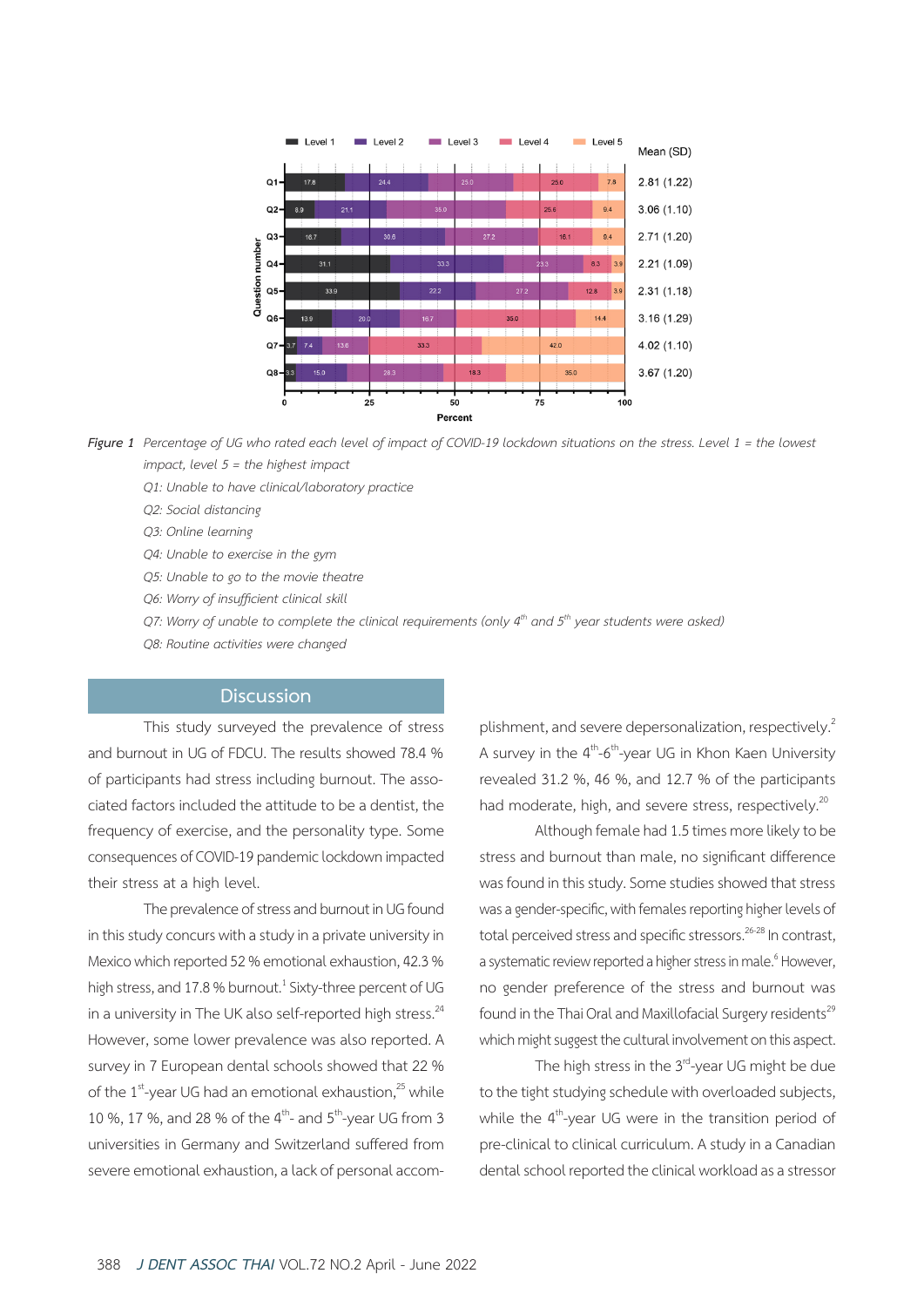for UG in clinical years.<sup>30</sup> Examination anxiety and transitional stress were reported to be associated with the emotional exhaustion.<sup>2</sup> However, after adjusting for other factors (including type of accommodation, staying with whom, frequency of exercise, current attitude, and personality type), the academic year was not an associated factor of stress in this study. In contrast, Kaewsutha *et al.* found that the  $4<sup>th</sup>$  to  $6<sup>th</sup>$ -year UG were 4.41 times more likely to have mental health problems than the  $1<sup>st</sup>$  to  $3<sup>rd</sup>$ -year UG.<sup>31</sup>

Association of personality and burnout have been widely reported, neuroticism and extraversion appeared to be the most constant predictors of burnout.<sup>32</sup> The result from this study is consistent with others. The extravert tends to be optimistic (reappraise problems positively), rational problem-solving, and seeking for social support, thus the extraversion is a psychoprotective factor.<sup>33,34</sup> The neuroticism has a tendency to experience negative and distressing emotions. They tend to set extremely high goals for themselves, while underestimate their own performance. Moreover, they seem to use ineffective stress coping strategies, including avoiding rather than approaching problems. Thus, the neuroticism is highly associated with burnout and lower personal accomplishment.<sup>35,36</sup>

To the best of our knowledge, this is the first study showing the probability that negative attitude to be a dentist in the future career may be a significant stressor; however, further study is needed to clarify this factor. Considering relevant theoretical and empirical studies conducted in different fields, our finding is consistent with others. Japanese UG whose first choice of admission was dentistry experienced less stress than those whose first choice was other disciplines.<sup>28</sup> A study in nurses and care workers in nursing homes and geriatric hospitals in Japan found that a positive attitude towards providing end-oflife care was a protective factor against depersonalization and related to lower feelings of personal accomplishment.<sup>37</sup> The fine arts high school students' attitudes toward instrument education were found to be a significant predictor for their burnout.<sup>38</sup> A positive attitude toward prayer among Anglican

parochial clergy was associated with the lower levels of emotional exhaustion, lower levels of depersonalization, and higher levels of personal accomplishment.<sup>39</sup> In spite of the UG's own decision to choose dentistry, the thought of unsure and would like not to be a dentist in the future career existed during studying. This can be considered in the other perspective that the stress during study might drive the UG to have that thought. This result suggests the need of investigation for the root of this negative attitude and the prompt response to this problem.

Our finding that UG who rarely exercised tended to be burnout is consistent with the result found in Japanese UG which showed that the regularly exercised UG had a significantly lower stress levels and higher well-being than those who did not exercise.<sup>28</sup> The benefits of exercise on psychological well-being such as improving anxiety level, personal accomplishment, psychological distress, perceived stress, and emotional exhaustion were reported in many studies.<sup>40,41</sup> This finding supports the need of physical health promotion which will foster the psychological well-being.

This survey was taken place during the third outbreak of COVID-19 pandemic in Thailand so people had to change their lifestyles to the new normal, such as social distancing, mask-wearing in public areas, and frequent hand sanitization. The education was also affected; students needed to adapt their learning to the online format. They had to stay in front of their own electronic devices at their accommodations with less interaction with their friends and teachers. Although adaptability is a valuable skill that allows a person to respond to changing situations, this ability varies greatly from person to person. A survey in the UG from the US, Spain, Ireland, Chile, India, and Brazil showed that the UG who perceived a smoother transition from the face-to-face to the online study had a lower stress level.<sup>42</sup> Overall, the UG in our study perceived the daily routine changes were the most affected factors on their stress. Moreover, clinical practices in the FDCU were strictly offered only urgent and emergency dental treatment during COVID-19 lockdown, all students had to postpone their laboratory and clinical practices. The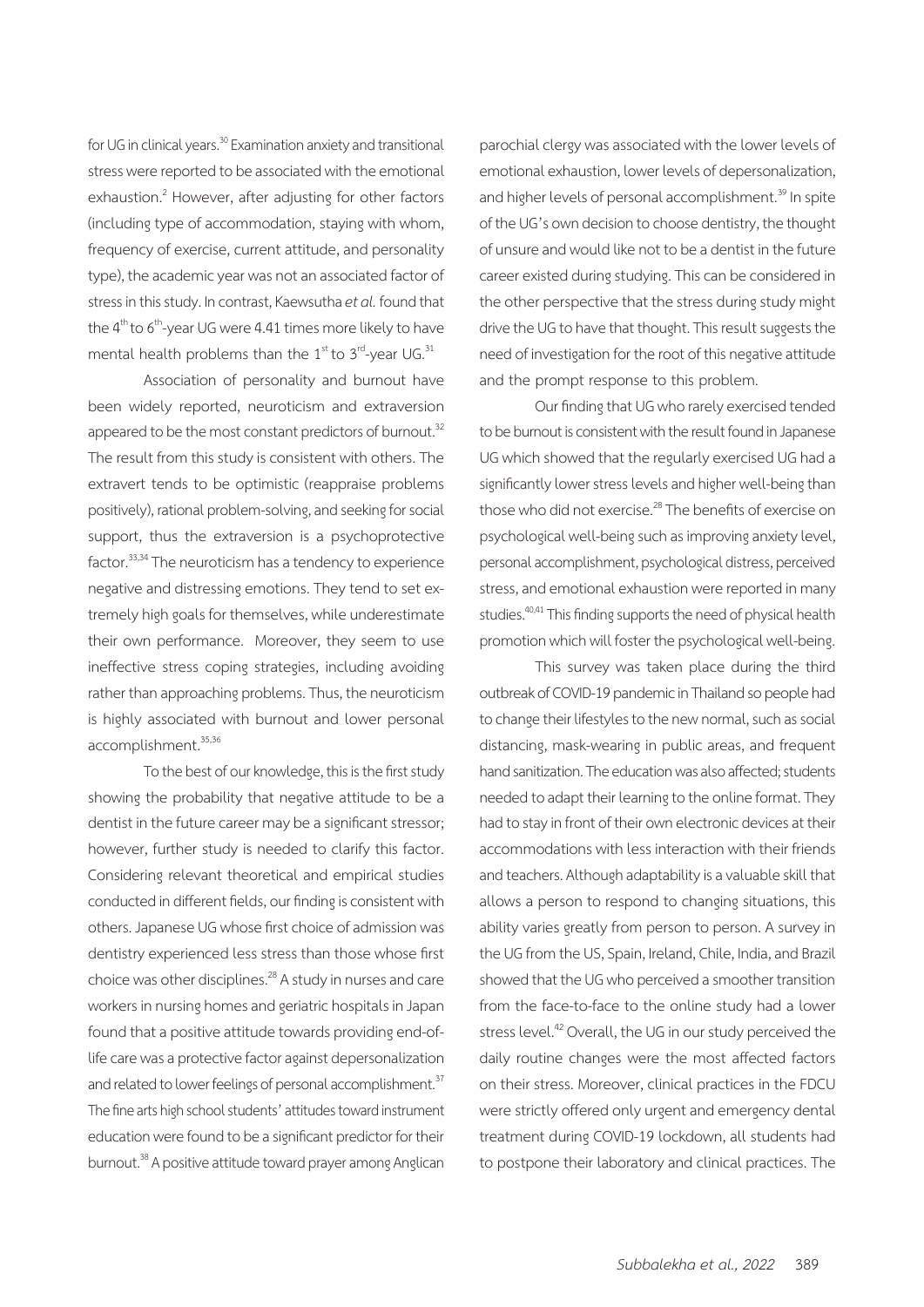worry of unable to complete the clinical requirements appeared to be the highest impact on the  $4<sup>th</sup>$ - and  $5<sup>th</sup>$ -year UG. This finding was similar to that of Klaassen *et al.*42 which revealed that UG who had more concern about academic progress had a higher stress level. Our findings indicate that the pandemic and lockdown have a detrimental effect on mental health of UG and are consistent with other studies which reported that the effects of COVID-19 lockdown brought a fear of losing their manual dexterity skills, anxiety related to its consequences on the examination and their long-term plans.<sup>17,19,43</sup>

There are many tools to measure the burnout, MBI is the most widely accepted for identifying burnout in the medical research literature.<sup>44</sup> Owing to the need of payment for the patent of MBI, a set of Thai-language questionnaire developed by Professor Dr. Nuntika Thavichachart which has a high reliability and a substantial agreement to the MBI was used in this study. The MBI scoring test was analyzed using a 22-item questionnaire, which indicates the three essential components of stress and burnout: emotional exhaustion, depersonalization, and personal accomplishment. Nevertheless, Stress Test Questionnaire (ST-5), utilized by Thailand's Department of Mental Health is a five-item stress scale to assess stress primarily. The degrees of stress are stratified into no stress, suspected stress, and severe stress without regard to burnout.45 The questionnaire used in this study comprising questions focus on the stress from occupation or job; hence, it cannot identify the stress from other factors including family relationship and personal life.

Several limitations of this study include 1) the respondents could not get more explanation on the vague items since it was a self-administered questionnaire and distributed online with anonymous response, 2) this research did not assess the adverse implications of studyrelated burnout, 3) certain factors had not been included (such as the freedom of clinical decision-making, the incidence of clinical mistakes, moral or sexual harassment) to make this questionnaire to be completed within fifteen minutes, 4) the low response rate can lead to insufficient

power, wrong effect size , and sample bias due to selective non-response, which is the probability that someone taking part in the survey may be related to the parameter being measured. Further research should be conducted to determine when and why the negative attitudes emerge and how they can be dealt with. The consequences of stress and burnout on future career path is also highly recommended.

From the results of this study, to prevent the negative consequences of chronic unmanageable stress in UG students, we would like to suggest that the course supervisors be mindful of dental students' stress and burnout. The resilient learning and clinical practicing environment should be arranged. The appropriate coping strategies should be implemented at the earlier stage of stress. Moreover, stress management should be taught as a part of the dental education curriculum which will bring about a long-term benefit for the professional accomplishment and quality of life.

### **Conclusions**

The prevalence of stress and burnout among UG of FDCU was high. The main associated factor was the attitude to be a dentist in the future career. Some minor associated factors were the lack of exercise and the personality type. The consequences of COVID-19 pandemic and lockdown also impacted this stress. The results of this study suggest the urgent need to support the highly stressed and burnout UG and to implement preventive measures to prevent serious psychological effects and to improve their quality of lives.

#### **Acknowledgment**

All authors would like to express our gratitude to Prof.Dr. Nuntika Thavichachart, Department of Psychiatry, Faculty of Medicine, Chulalongkorn University for her permission of the questionnaire used in this study and Assist.Prof.Dr. Soranun Chantarangsu for her valuable statistical consultation. The authors declare no conflict of interest.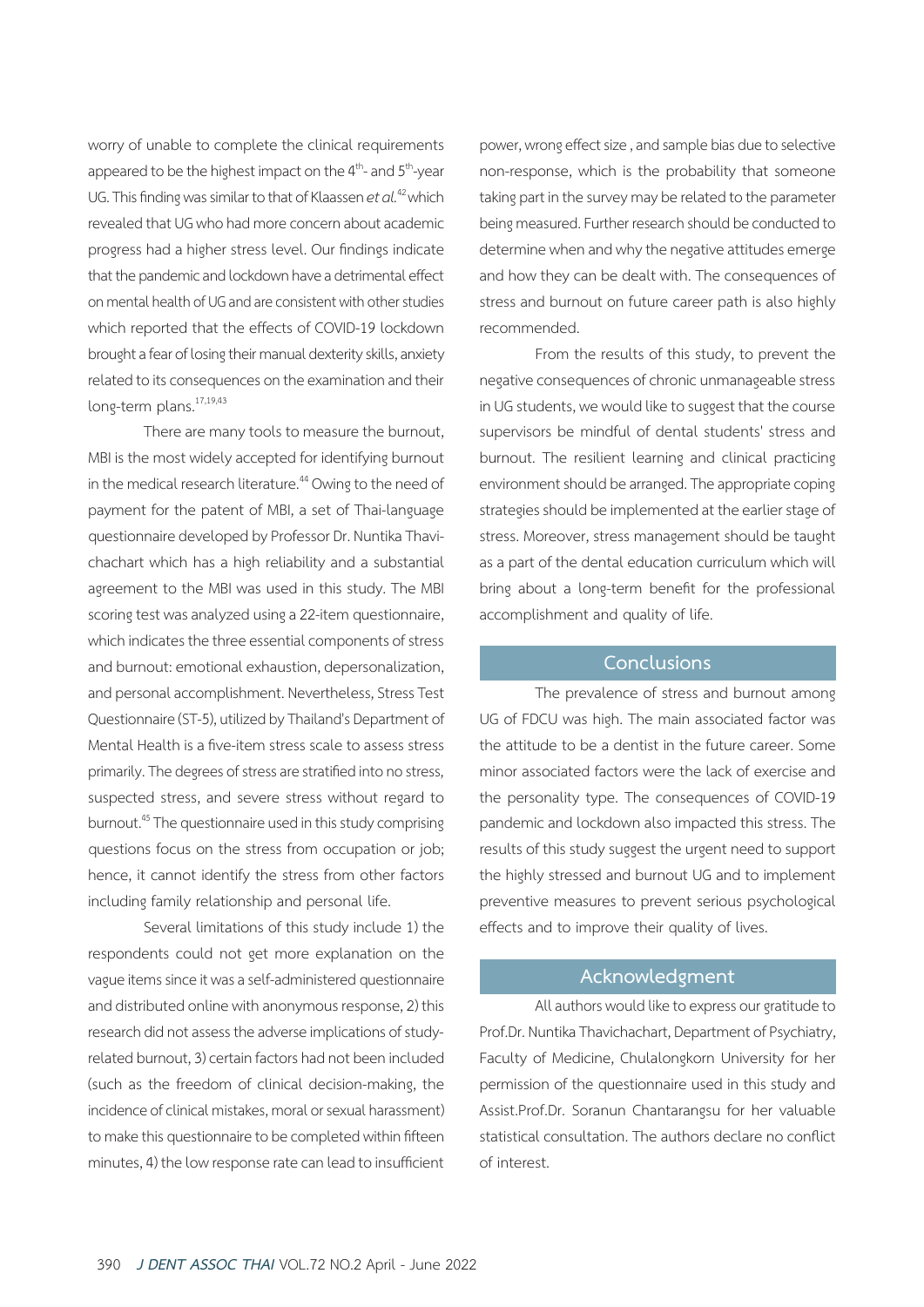**Funding:** Dental Research Fund, Dental Research Project 3200502#30/2020, Faculty of Dentistry, Chulalongkorn University

#### **Acknowledgment**

1. Jimenez-Ortiz JL, Islas-Valle RM, Jimenez-Ortiz JD, Perez-Lizarraga E, Hernandez-Garcia ME, Gonzalez-Salazar F. Emotional exhaustion, burnout, and perceived stress in dental students. *J Int Med Res*  2019;47(9):4251-9.

2. Pohlmann K, Jonas I, Ruf S, Harzer W. Stress, burnout and health in the clinical period of dental education. *Eur J Dent Educ* 2005;9(2):78-84. 3. Lazarus RS, DeLongis A, Folkman S, Gruen R. Stress and adaptational outcomes: The problem of confounded measures. *Am Psychol*  1985;40(7):770-9.

4. Maslach C, Schaufeli WB, Leiter MP. Job burnout. *Annu Rev Psychol* 2001;52:397-422.

5. Gomes AR, Faria S, Gonçalves AM. Cognitive appraisal as a mediator in the relationship between stress and burnout. *Work Stress* 2013;27(4):351-67.

6. Singh P, Aulak DS, Mangat SS, Aulak MS. Systematic review: factors contributing to burnout in dentistry. *Occup Med* 2016;66(1):27-31. 7. Lee CY, Wu JH, Du JK. Work stress and occupational burnout among dental staff in a medical center. *J Dent Sci* 2019;14(3):295-301. 8. Cherniss C. Long-term consequences of burnout: An exploratory study. *J Organ Behav* 1992;13(1):1-11.

9. Menon NK, Shanafelt TD, Sinsky CA, Linzer M, Carlasare L, Brady KJS, *et al.* Association of Physician Burnout With Suicidal Ideation and Medical Errors. *JAMA Network Open* 2020;3(12):e2028780. 10. Atalayin C, Balkis M, Tezel H, Onal B, Kayrak G. The prevalence and consequences of burnout on a group of preclinical dental students. *Eur J Dent* 2015;9(3):356-63.

11. Campos JA, Jordani PC, Zucoloto ML, Bonafe FS, Maroco J. Burnout syndrome among dental students. *Rev Bras Epidemiol*  2012;15(1):155-65.

12. Deeb GR, Braun S, Carrico C, Kinser P, Laskin D, Golob Deeb J. Burnout, depression and suicidal ideation in dental and dental hygiene students. *Eur J Dent Educ* 2018;22(1):e70-e4.

13. Mahase E. China coronavirus: WHO declares international emergency as death toll exceeds 200. *BMJ* 2020;368:m408.

14. Peng X, Xu X, Li Y, Cheng L, Zhou X, Ren B. Transmission routes of 2019-nCoV and controls in dental practice. *Int J Oral Sci* 2020;12(1):9. 15. Ather A, Patel B, Ruparel NB, Diogenes A, Hargreaves KM. Coronavirus Disease 19 (COVID-19): Implications for Clinical Dental Care. *J Endod*  2020;46(5):584-95.

16. Meng L, Hua F, Bian Z. Coronavirus Disease 2019 (COVID-19): Emerging and Future Challenges for Dental and Oral Medicine. *J Dent Res* 2020;99(5):481-7.

17. Agius AM, Gatt G, Vento Zahra E, Busuttil A, Gainza-Cirauqui ML, Cortes ARG, *et al.* Self-reported dental student stressors and experiences during the COVID-19 pandemic. *J Dent Educ* 2021; 85(2):208-15.

18. Hung M, Licari FW, Hon ES, Lauren E, Su S, Birmingham WC, *et al.* In an era of uncertainty: Impact of COVID-19 on dental education. *J Dent Educ* 2021;85(2):148-56.

19. Hakami Z, Khanagar SB, Vishwanathaiah S, Hakami A, Bokhari AM, Jabali AH, *et al.* Psychological impact of the coronavirus disease 2019 (COVID-19) pandemic on dental students: A nationwide study. *J Dent Educ* 2021;85(4):494-503.

20. Weraarchakul W, Weraarchakul W. Factors related to stress in the 4th - 6th year dental students at the Faculty of Dentistry Khon Kaen University. North-Eastern Thai J Neuroscience 2014;13(3):11-20. 21. Eysenck HJ, Eysenck SBG. Manual of the Eysenck Personality Questionnaire : (EPQ-R Adult). San Diego, Calif.: EdITS/Educational and Industrial Testing Service; 1994.

22. Chiaoroongroj K. Prevalence of occupational stress and burnout and the related factors among cabin attendants of Thai Airways International Public Company Limited [dissertation]. Bangkok: Chulalongkorn University; 2005.

23. Viera AJ, Garrett JM. Understanding interobserver agreement: the kappa statistic. *Fam Med* 2005;37(5):360-3.

24. Jenkins S, Johnson I, Ginley J. Work. Stress and Play: Students' perceptions of factors impacting on their studies and well-being. *Eur J Dent Educ* 2019;23(3):349-54.

25. Humphris G, Blinkhorn A, Freeman R, Gorter R, Hoad-Reddick G, Murtomaa H, *et al.* Psychological stress in undergraduate dental students: baseline results from seven European dental schools. *Eur J Dent Educ* 2002;6(1):22-9.

26. Collin V, O'Selmo E, Whitehead P. Stress, psychological distress, burnout and perfectionism in UK dental students. *Br Dent J* 2020; 229(9):605-14.

27. Al-Sowygh ZH. Academic distress, perceived stress and coping strategies among dental students in Saudi Arabia. *Saudi Dent J*  2013;25(3):97-105.

28. Sugiura G, Shinada K, Kawaguchi Y. Psychological well-being and perceptions of stress amongst Japanese dental students. Eur *J Dent Educ* 2005;9(1):17-25.

29. Taenguthai T, Subbalekha K, Pisarnturakit P, Pimkhaokham P, Kiattavorncharoen S. Stress and burnout in Thai oral and maxillofacial surgery residents. *Thai J Oral Maxillofac Surg* 2020;34(2):118-25. 30. Elani HW, Bedos C, Allison PJ. Sources of stress in Canadian dental students: a prospective mixed methods study. *J Dent Educ* 2013; 77(11):1488-97.

31. Kaewsutha N, Laosrisin N, Visalseth W. Mental health and associated factors in Srinakharinwirot University dental students.